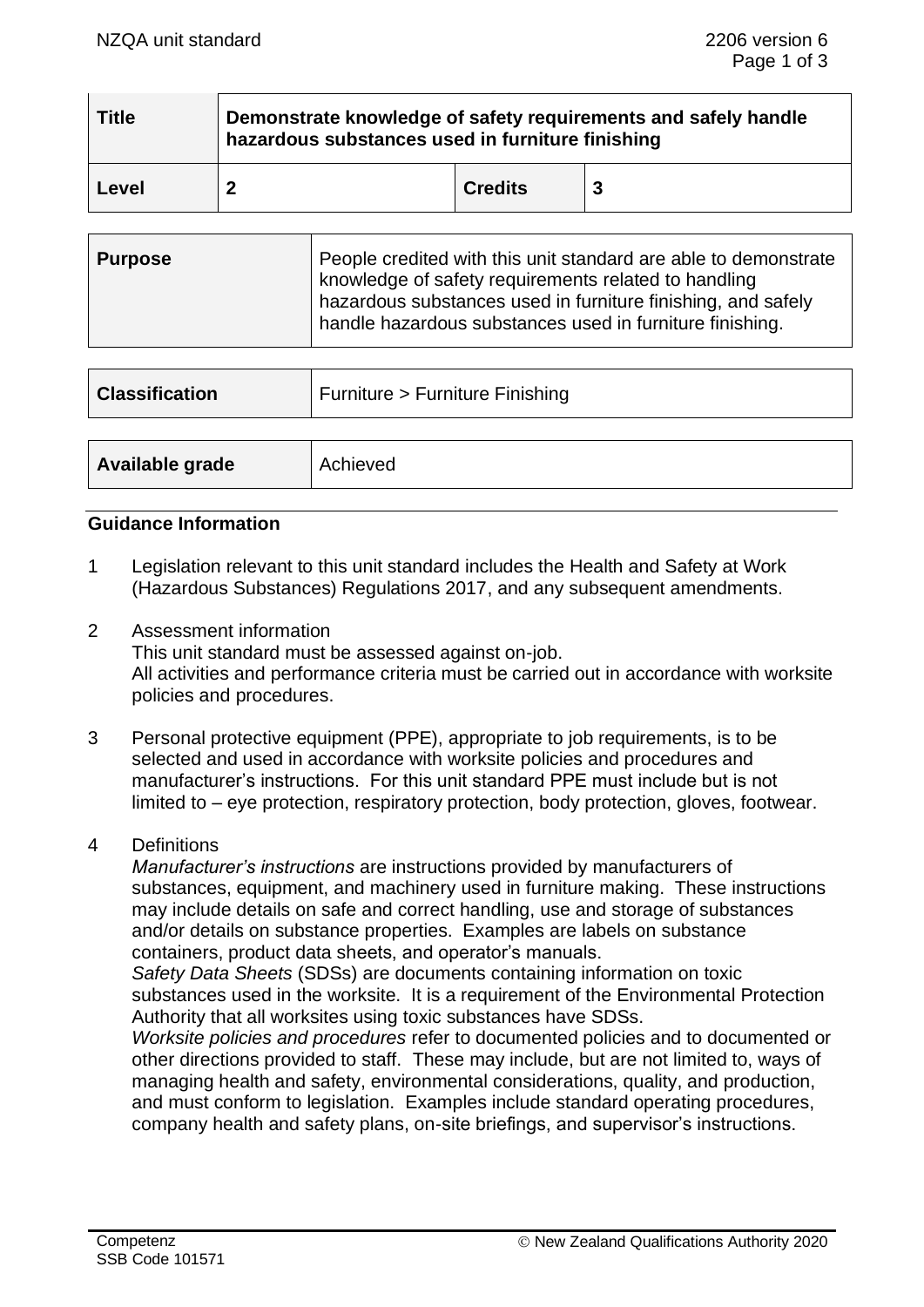# **Outcomes and performance criteria**

### **Outcome 1**

Demonstrate knowledge of safety requirements related to handling hazardous substances used in furniture finishing.

#### **Performance criteria**

- 1.1 Safety equipment to be used while handling hazardous substances present in the worksite is explained in accordance with manufacturer's instructions and SDSs.
- 1.2 Fire drill and emergency procedures are explained.
- 1.3 The procedure for using a dry powder fire extinguisher is explained in accordance with manufacturer's instructions.
- 1.4 The procedure for reporting and recording accidents is explained.
- 1.5 The storage of inflammable or hazardous substances present in the workplace is explained in accordance with manufacturer's instructions.

Range secure area, separate from work area.

1.6 The handling of solvents and chemicals present in the workplace is explained in accordance with SDSs and manufacturer's instructions.

### **Outcome 2**

Safely handle hazardous substances used in furniture finishing.

Range a minimum of two hazardous substances.

#### **Performance criteria**

2.1 Hazardous substances are handled safely in accordance with manufacturer's instructions.

Range a minimum of – PPE worn, non-spillage.

- 2.2 Hazardous waste is disposed of and equipment used in conjunction with the hazardous substances is cleaned in accordance with manufacturer's **instructions**
- 2.3 Leftover hazardous substances are stored in accordance with manufacturer's instructions.

| <b>Planned review date</b> | l 3 |
|----------------------------|-----|
|----------------------------|-----|

**Planned review date** 31 December 2024